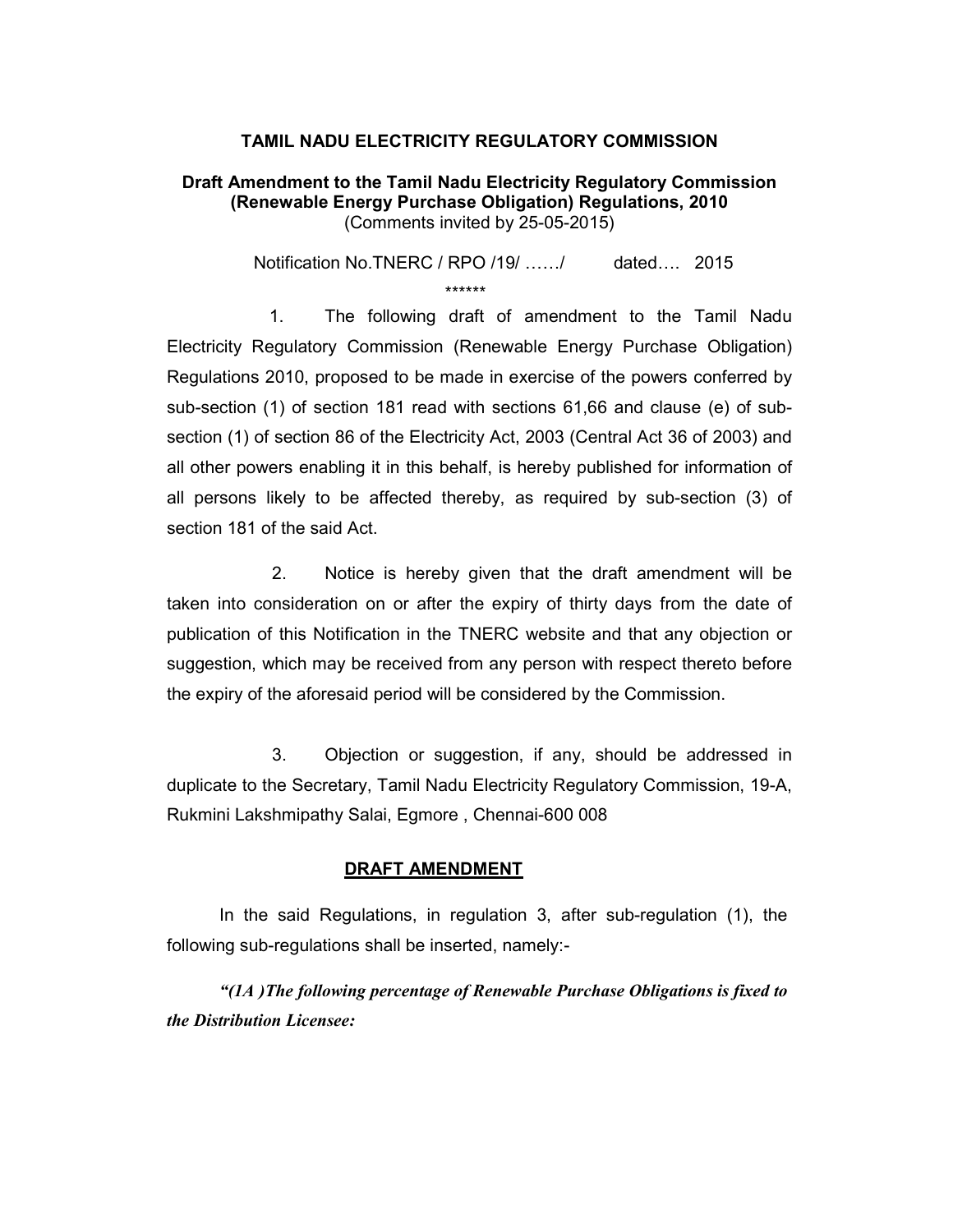| Sl.No. | Year    | Minimum Quantum of<br>total renewable<br><i>purchase obligation in</i><br><i>percentage.</i><br><i>(in terms of energy in</i><br>kWh | Minimum quantum of solar<br>renewable purchase<br>obligation in percentage out<br>of the total renewable<br><i>purchase obligation</i><br>mentioned in column (3).<br>(in terms of energy in kWh) |
|--------|---------|--------------------------------------------------------------------------------------------------------------------------------------|---------------------------------------------------------------------------------------------------------------------------------------------------------------------------------------------------|
| (1)    | (2)     | (3)                                                                                                                                  | (4)                                                                                                                                                                                               |
| 1      | 2015-16 | 11.00%                                                                                                                               | $1.00\%$                                                                                                                                                                                          |

Explanation: The Renewable Purchase Obligations specified for the year 2011-12 in sub-regulation (1) should be applicable for the year 2012-13, 2013-14 and 2014-15 to the Distribution Licensee.

(1B) Enforcement of Renewable Purchase Obligations on captive and open access consumers would be subject to the outcome of the cases filed in the relevant judicial forums"

(By the order of the Tamil Nadu Electricity Regulatory Commission)

 (S.GUNASEKARAN) **Secretary**